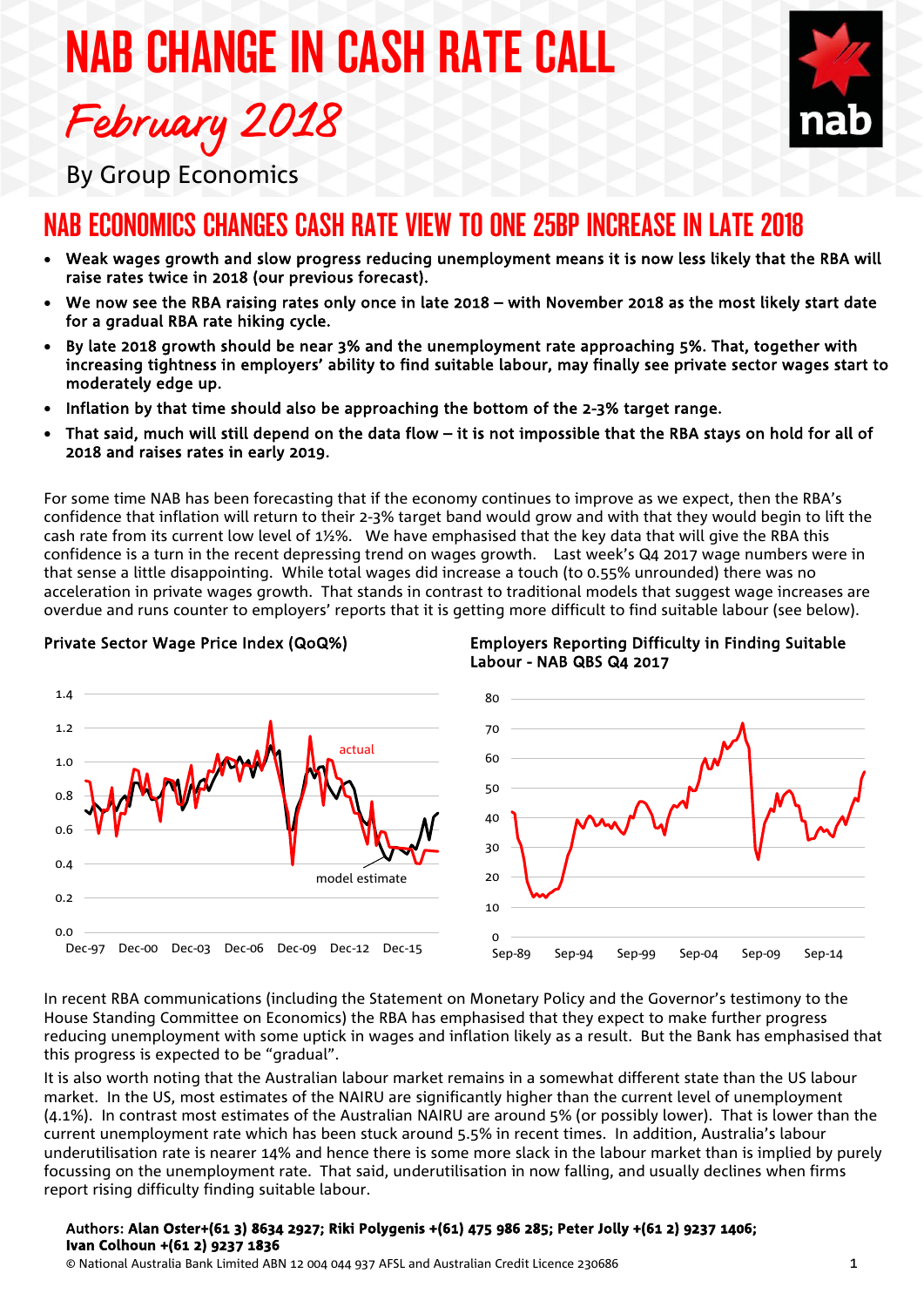#### **NAB Change in Cash Rate Call**

Our wages model (above) uses underutilisation of labour (as well as inflationary expectations, productivity and the terms of trade – the latter as a proxy for mining wages). The model supports the RBA's expectation that wages should begin to increase.

The outlook for wages is important not just for its implications for inflation but also its ramifications for private sector consumption. With increased utility prices consumers are still cautious about discretionary retail spending and there are of course ultimately limits as to how far savings can be run down. Our current forecasts see the broader economy still growing at around 2.9% in 2018 and 2.8% in 2019. While we will review these forecasts after next week's national accounts and the February Monthly NAB Business Survey, our general view is that better business investment and infrastructure spending will offset a still cautious consumer (with delayed LNG exports also helping in 2018). That said, we remain a little more cautious on the consumption outlook than the RBA in 2019.

The RBA comments on the housing market (and financial stability) seem more relaxed recently given the success of APRA in slowing investor credit and house prices- especially in Sydney - however that too will do little to encourage consumption.

Based on current data, August 2018 (our previous forecast start point for rate hikes) now appears too soon for the RBA to make a start despite the better global picture, which will see other central banks tighten further.

Finally while price competition (especially online retailing) will keep inflation relatively low for some time, our judgement remains that by late 2018 the RBA will feel sufficiently relaxed on the domestic fundamentals to cautiously start withdrawing the stimulatory policy stance it is currently running. Again however, the data flow will be critical with key determinants including: the strength of wages and consumer spending, unemployment and obviously core inflation. For 2019 we still have another two rate rises but well spread (May and November).

## AUTHORS

Alan Oster, Group Chief Economist Peter Jolly, Global Head of Research Ivan Colhoun, Chief Economist, Markets Riki Polygenis, Head of Australian Economics